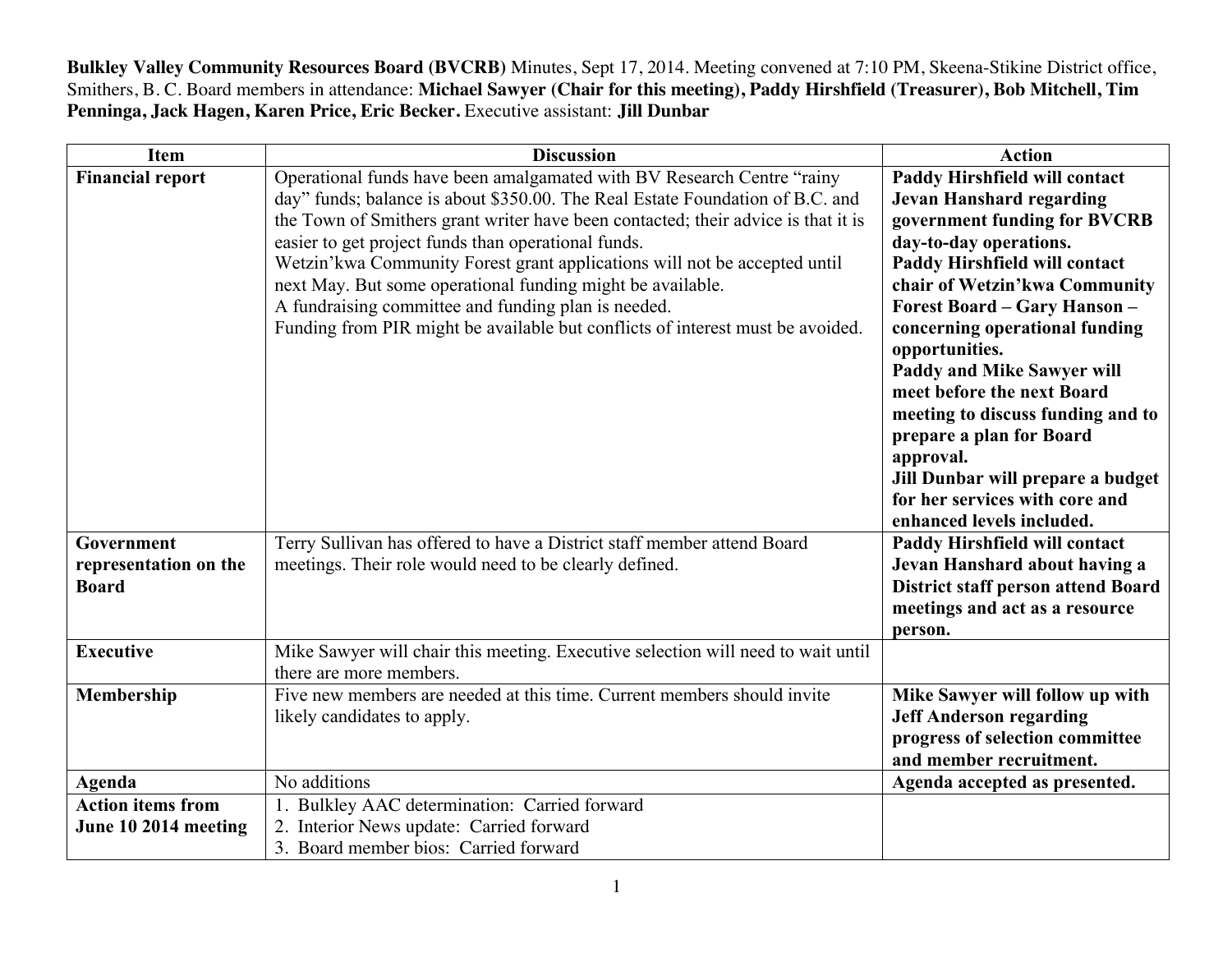| <b>Item</b> | <b>Discussion</b>                                                                                                                                      | <b>Action</b>                                                            |
|-------------|--------------------------------------------------------------------------------------------------------------------------------------------------------|--------------------------------------------------------------------------|
|             | 4. Registration with EA office for project updates: Carried forward                                                                                    |                                                                          |
|             | 5. Letter to government requesting core funding for BVCRB activities:                                                                                  |                                                                          |
|             | Discussed above.                                                                                                                                       |                                                                          |
|             | 6. TransCanada letter: Letter has gone out, no response to date.                                                                                       |                                                                          |
|             | 7. Telkwa WHA: There have been developments. A presentation at the next                                                                                | Paddy Hirshfield will contact Len                                        |
|             | meeting might be useful. Alternatively, PIR could give an update on broad<br>issues including the Telkwa caribou. Hearing how PIR is working with LRMP | Vanderstar to give an update on<br>the Telkwa WHA at the October         |
|             | objectives and what is driving decisions would be of value. No official                                                                                | 21 meeting.                                                              |
|             | feedback on the Morrison Connector has been received. The Connector has                                                                                | PIR will be invited to give an                                           |
|             | been built and rationale will be sent to Board members.                                                                                                | update at the October 21 Board                                           |
|             | 8. Summer RAMP final report: Report has been submitted. Some back and                                                                                  | meeting.                                                                 |
|             | forth $Q \& A$ is on-going between Jeff Anderson and the Real Estate                                                                                   | Tim Penninga will ensure that                                            |
|             | Foundation. Ben Heemskerk from Recreation Sites & Trails could give a                                                                                  | the Morrison Connector                                                   |
|             | presentation on Summer RAMP implementation at the November meeting.                                                                                    | rationale is circulated to Board                                         |
|             | 9. TFL discussion: Additional TFLs are no longer under consideration.                                                                                  | members.                                                                 |
|             | 10. EA process summary: Carried forward                                                                                                                |                                                                          |
|             | 11. Coordinated review of pipelines: A draft was prepared. Letter needs to be                                                                          |                                                                          |
|             | finalized.                                                                                                                                             |                                                                          |
|             | 12. Board mandate, relationship with government: Perhaps an extra meeting<br>should be planned, to discuss administrative challenges. Government       | <b>Bob Mitchell will check on room</b><br>availability for extra Board   |
|             | representatives could be invited. Jeff Anderson should be contacted to find out                                                                        | meeting for November 4.                                                  |
|             | status of discussions with government. Feedback from government is that                                                                                |                                                                          |
|             | BVCRB Terms of Reference cannot include obligations on the part of                                                                                     | Tim Penninga will prepare a                                              |
|             | government. There was one initial meeting with government but scheduling                                                                               | draft MOU with government                                                |
|             | didn't allow for a follow-up. The question is – what is the Board's purpose?                                                                           | based on Section 15 of the draft                                         |
|             | And how relevant is the LRMP in light of new projects? Government wants                                                                                | <b>BVCRB Terms of Reference.</b>                                         |
|             | BVCRB feedback on issues, but is not offering support. Discussion of                                                                                   | Karen Price will review, and then                                        |
|             | cumulative effects is worthwhile but must be very focused. Planning is given                                                                           | circulate to Board for comment.                                          |
|             | little focus but plans that are in place carry a lot of weight. To maintain                                                                            |                                                                          |
|             | credibility with government, the Board must respond quickly. Decisions won't                                                                           | Mike Sawyer will follow up with                                          |
|             | be held back to wait for Board response. The Board must deal with things that it                                                                       | <b>Jeff Anderson regarding status of</b><br>discussions with government. |
|             | can influence, and pass on others.<br>In the next 4 months, priorities for the Board are: Leadership, relationship with                                | Board members will be invited to                                         |
|             | government, finances and membership. These are all encompassed by the                                                                                  | any meetings that arise                                                  |
|             | Terms of Reference. What if government won't sign the Terms of Reference?                                                                              | pertaining to these discussions.                                         |
|             | The Board should be proud of what was accomplished last year. Government                                                                               |                                                                          |
|             |                                                                                                                                                        |                                                                          |